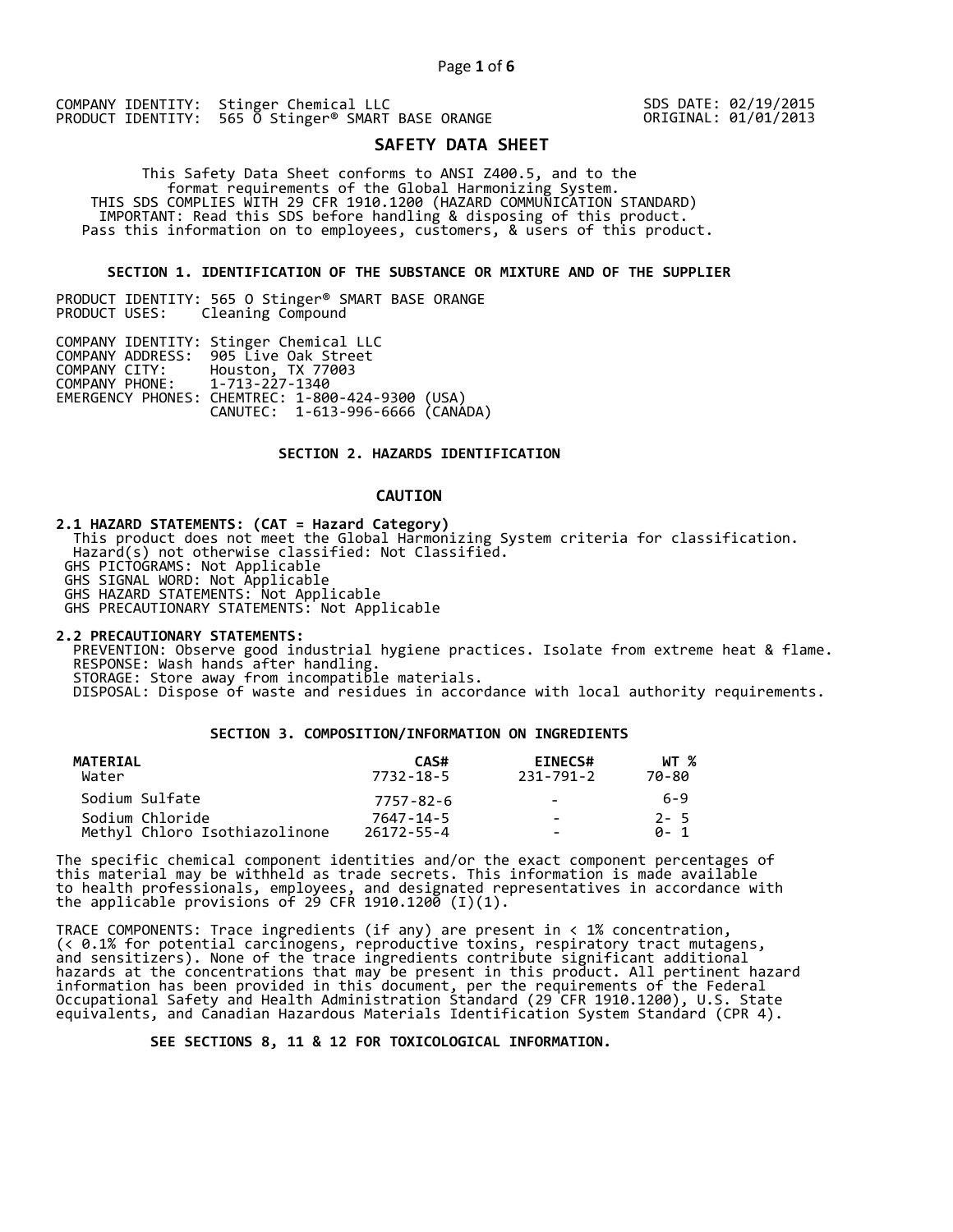COMPANY IDENTITY: Stinger Chemical LLC PRODUCT IDENTITY: 565 O Stinger® SMART BASE ORANGE SDS DATE: 02/19/2015 ORIGINAL: 01/01/2013

# **SECTION 4. FIRST AID MEASURES**

4.1 MOST IMPORTANT SYMPTOMS/EFFECTS, ACUTE & CHRONIC: See Section 11 for Symptoms/Effects (acute & chronic).

4.2 EYE CONTACT: For eyes, flush with plenty of water for 15 minutes & get medical attention.

4.3 SKIN CONTACT: In case of contact with skin immediately remove contaminated clothing. Wash with soap & water.

4.4 INHALATION:

 After high vapor exposure, remove to fresh air. If breathing is difficult, give oxygen. If breathing has stopped, trained personnel should immediately begin artificial respiration. If the heart has stopped, trained personnel should immediately begin cardiopulmonary resuscitation (CPR).

4.5 SWALLOWING: Rinse mouth. GET MEDICAL ATTENTION IMMEDIATELY. Do NOT give liquids to an unconscious or convulsing person.

#### **SECTION 5. FIRE FIGHTING MEASURES**

5.1 FIRE & EXPLOSION PREVENTIVE MEASURES: NO open flames.

- 5.2 SUITABLE (& UNSUITABLE) EXTINGUISHING MEDIA: Use dry powder.
- 5.3 SPECIAL PROTECTIVE EQUIPMENT & PRECAUTIONS FOR FIRE FIGHTERS: Water spray may be ineffective on fire but can protect fire-fighters & cool closed containers. Use fog nozzles if water is used. Do not enter confined fire-space without full bunker gear. (Helmet with face shield, bunker coats, gloves & rubber boots).

5.4 SPECIFIC HAZARDS OF CHEMICAL & HAZARDOUS COMBUSTION PRODUCTS: SLIGHTLY COMBUSTIBLE! Isolate from oxidizers, heat, & open flame. Closed containers may explode if exposed to extreme heat. Applying to hot surfaces requires special precautions. Continue all label precautions!

# **SECTION 6. ACCIDENTAL RELEASE MEASURES**

- 6.1 PERSONAL PRECAUTIONS, PROTECTIVE EQUIPMENT & EMERGENCY PROCEDURES: Keep unprotected personnel away. Wear appropriate personal protective equipment given in Section 8.
- 6.2 ENVIRONMENTAL PRECAUTIONS: Keep from entering storm sewers and ditches which lead to waterways.
- 6.3 METHODS & MATERIAL FOR CONTAINMENT & CLEAN-UP: Stop spill at source. Dike and contain. Collect leaking & spilled liquid in sealable containers as far as possible.

# **SECTION 7. HANDLING AND STORAGE**

7.1 PRECAUTIONS FOR SAFE HANDLING: Isolate from oxidizers, heat, & open flame. Avoid prolonged or repeated contact. Consult Safety Equipment Supplier. Avoid free fall of liquid. Ground containers when transferring. Do not flame cut, braze, or weld. Continue all label precautions!

7.2 CONDITIONS FOR SAFE STORAGE, INCLUDING ANY INCOMPATIBILITIES: Isolate from strong oxidants. Do not store above 49 C/120 F. Keep container tightly closed & upright when not in use to prevent leakage.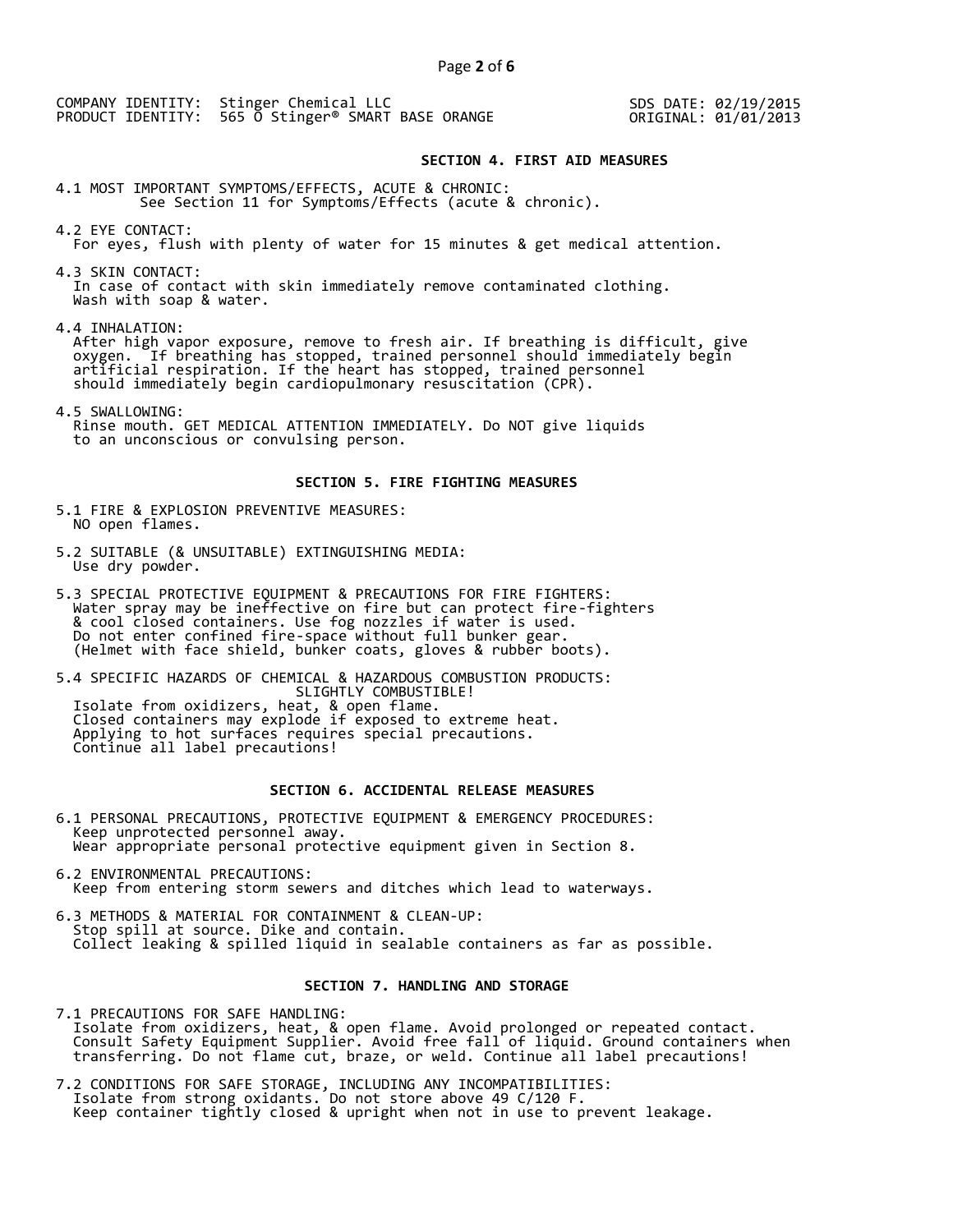SDS DATE: 02/19/2015 ORIGINAL: 01/01/2013

# **SECTION 8. EXPOSURE CONTROLS/PERSONAL PROTECTION**

| 8.1 EXPOSURE LIMITS:<br>MATERIAL | CAS#        |               | EINECS# TWA (OSHA)             | TLV (ACGIH) |
|----------------------------------|-------------|---------------|--------------------------------|-------------|
| Water                            |             |               | 7732-18-5 231-791-2 None Known | None Known  |
| Sodium Sulfate                   | 7757-82-6   | $\sim$        | None Known                     | None Known  |
| Sodium Chloride                  | 7647-14-5   |               | None Known                     | None Known  |
| Acrylic Thickeners               | Proprietary | $\Delta \phi$ | None Known                     | None Known  |

This product contains no EPA Hazardous Air Pollutants (HAP) in amounts  $> 0.1\%$ .

#### **8.2 APPROPRIATE ENGINEERING CONTROLS:**

RESPIRATORY EXPOSURE CONTROLS

 A respiratory protection program that meets OSHA 29 CFR 1910.134 and ANSI Z86.2 requirements or European Standard EN 149 must be followed whenever workplace conditions warrant a respirator's use.

VENTILATION<br>LOCAL EXHAUST: LOCAL EXHAUST: Necessary MECHANICAL (GENERAL): Acceptable SPECIAL: None OTHER: None Please refer to ACGIH document, "Industrial Ventilation, A Manual of Recommended Practices", most recent edition, for details.

#### **8.3 INDIVIDUAL PROTECTION MEASURES, SUCH AS PERSONAL PROTECTIVE EQUIPMENT:**  PERSONAL PROTECTIONS:

 Wear OSHA Standard goggles or face shield. Consult Safety Equipment Supplier. Wear goggles, face shield, gloves, apron & footwear impervious to material. Wash clothing before reuse.

WORK & HYGIENIC PRACTICES:

 Provide readily accessible eye wash stations & safety showers. Wash at end of each workshift & before eating, smoking or using the toilet. Promptly remove clothing that becomes contaminated. Destroy contaminated leather articles. Launder or discard contaminated clothing.

# **SECTION 9. PHYSICAL & CHEMICAL PROPERTIES**

| APPEARANCE:                                                                                                                                      | Liquid, Orange                            |
|--------------------------------------------------------------------------------------------------------------------------------------------------|-------------------------------------------|
| ODOR:                                                                                                                                            | None                                      |
| ODOR THRESHOLD:                                                                                                                                  | Not Available                             |
| pH (Neutrality):                                                                                                                                 | $~2$ .2                                   |
| MELTING POINT/FREEZING POINT:                                                                                                                    |                                           |
| BOILING RANGE (IBP, 50%, Dry Point):                                                                                                             | Not Available<br>> 100 C / > 212 F        |
| FLASH POINT (TÈST METHOD):                                                                                                                       | None                                      |
| EVAPORATION RATE (n-Butyl Acetate=1):                                                                                                            | Not Applicable                            |
| FLAMMABILITY CLASSIFICATION:<br>LOWER FLAMMABLE LIMIT IN AIR (% by vol): Not Available<br>UPPER FLAMMABLE LIMIT IN AIR (% by vol): Not Available |                                           |
|                                                                                                                                                  |                                           |
|                                                                                                                                                  |                                           |
| VAPOR PRESSURE (mm of Hg)@20 C                                                                                                                   | 17.5                                      |
| VAPOR DENSITY (air=1):                                                                                                                           | 0.670                                     |
| GRAVITY @ 68/68 F / 20/20 C:                                                                                                                     | 1.12                                      |
| DENSITY:                                                                                                                                         |                                           |
| SPECIFIC GRAVITY (Water=1):                                                                                                                      | 1.14                                      |
| POUNDS/GALLON:                                                                                                                                   | 9.4                                       |
| WATER SOLUBILITY:                                                                                                                                | Appreciable                               |
| PARTITION COEFFICIENT (n-Octane/Water):                                                                                                          | Not Available                             |
| AUTO IGNITION TEMPERATURE:                                                                                                                       | Not Applicable                            |
| DECOMPOSITION TEMPERATURE:                                                                                                                       | Not Available                             |
| TOTAL VOC'S (TVOC)*:                                                                                                                             | 0.0 Vol% /0.0 g/L / 0.000 Lbs/Gal         |
| NONEXEMPT VOC'S (CVOC)*:                                                                                                                         | 0.0 Vol% /0.0 $\bar{g}/L$ / 0.000 Lbs/Gal |
| HAZARDOUS AIR POLLUTANTS (HAPS):                                                                                                                 | 0.0 Wt% /0.0 g/L / 0.000 Lbs/Gal          |
| NONEXEMPT VOC PARTIAL PRESSURE (mm of Hg @ 20 C)                                                                                                 | 0.0                                       |
| VISCOSITY @ 20 C (ASTM D445):                                                                                                                    | Not Available                             |
| * Using CARB (California Air Resources Board Rules).                                                                                             |                                           |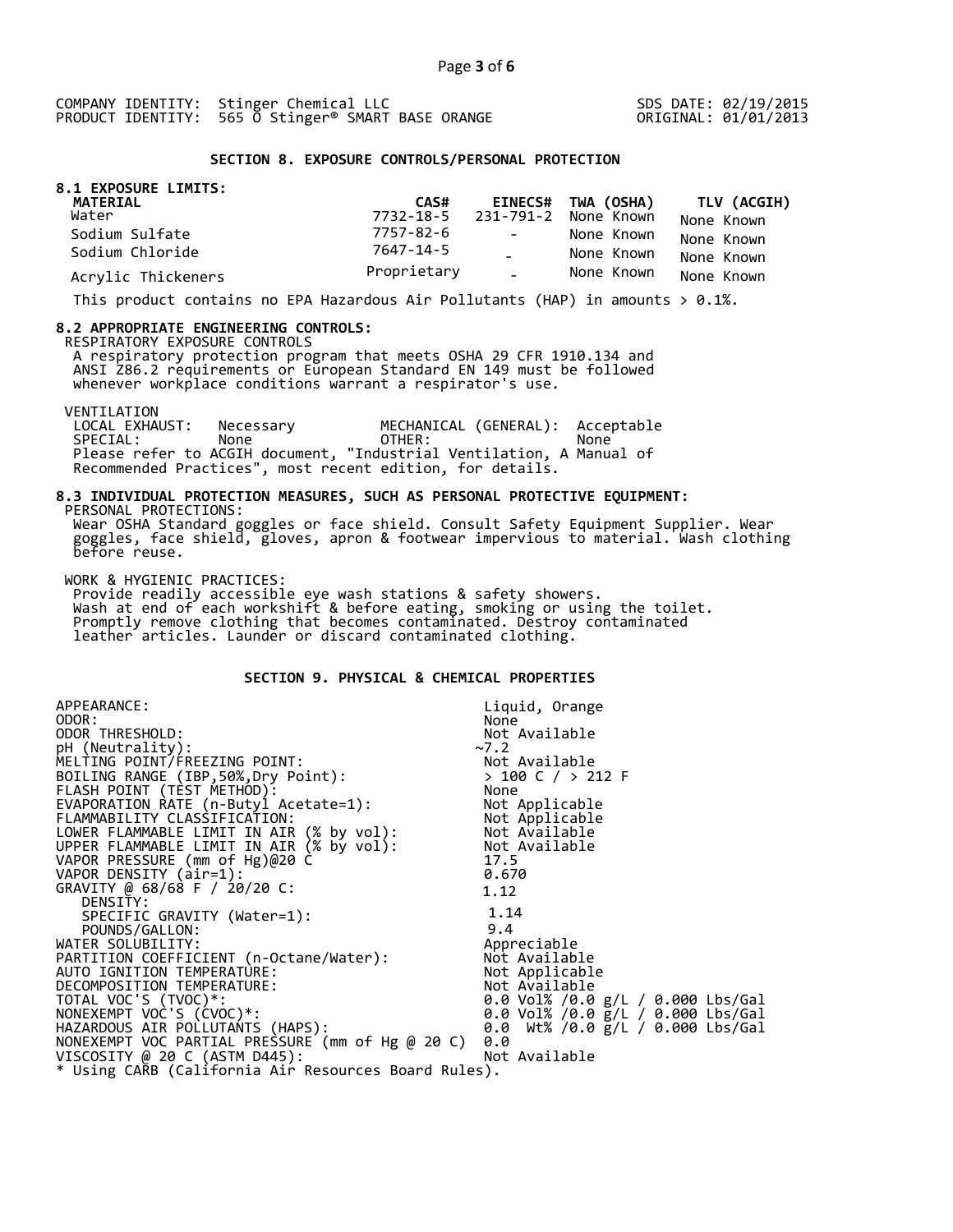COMPANY IDENTITY: Stinger Chemical LLC PRODUCT IDENTITY: 565 O Stinger<sup>®</sup> SMART BASE ORANGE

SDS DATE: 02/19/2015 ORIGINAL: 01/01/2013

#### **SECTION 10. STABILITY & REACTIVITY**

10.1 REACTIVITY & CHEMICAL STABILITY: Stable under normal conditions, no hazardous reactions when kept from incompatibles.

10.2 POSSIBILITY OF HAZARDOUS REACTIONS & CONDITIONS TO AVOID: Isolate from oxidizers, heat, & open flame.

10.3 INCOMPATIBLE MATERIALS: Reacts violently with strong oxidants, causing fire & explosion hazard.

10.4 HAZARDOUS DECOMPOSITION PRODUCTS: Carbon Oxides, Sulfur Oxide, Sodium Oxide & Hydroxide from burning.

10.5 HAZARDOUS POLYMERIZATION: Will not occur.

#### **SECTION 11. TOXICOLOGICAL INFORMATION**

# **11.1 ACUTE HAZARDS**

 11.11 EYE & SKIN CONTACT: Acute overexposure can cause irritation to skin. Acute overexposure can cause irritation to eyes.

11.12 INHALATION:

 11.13 SWALLOWING: Swallowing can cause abdominal irritation, nausea, vomiting & diarrhea.

#### **11.2 SUBCHRONIC HAZARDS/CONDITIONS AGGRAVATED**

 MEDICAL CONDITIONS AGGRAVATED BY EXPOSURE: Pre-existing disorders of any target organs mentioned in this Document can be aggravated by over-exposure by routes of entry to components of this product. Persons with these disorders should avoid use of this product.

#### **11.3 CHRONIC HAZARDS**

 11.31 CANCER, REPRODUCTIVE & OTHER CHRONIC HAZARDS: This product has no carcinogens listed by IARC, NTP, NIOSH, OSHA or ACGIH, as of this date, greater or equal to 0.1%.

11.32 TARGET ORGANS: May cause damage to target organs, based on animal data.

11.33 IRRITANCY: Irritating to contaminated tissue.

11.34 SENSITIZATION: No component is known as a sensitizer.

11.35 MUTAGENICITY: No known reports of mutagenic effects in humans.

11.36 EMBRYOTOXICITY: No known reports of embryotoxic effects in humans.

11.37 TERATOGENICITY: No known reports of teratogenic effects in humans.

11.38 REPRODUCTIVE TOXICITY: No known reports of reproductive effects in humans.

 A MUTAGEN is a chemical which causes permanent changes to genetic material (DNA) such that the changes will propagate across generational lines. An EMBRYOTOXIN is a chemical which causes damage to a developing embryo (such as: within the first 8 weeks of pregnancy in humans), but the damage does not propagate across generational lines. A TERATOGEN is a chemical which causes damage to a developing fetus, but the damage does not propagate across generational lines. A REPRODUCTIVE TOXIN is any substance which interferes in any way with the reproductive process.

# **11.4 MAMMALIAN TOXICITY INFORMATION**

No mammalian information is available on this product.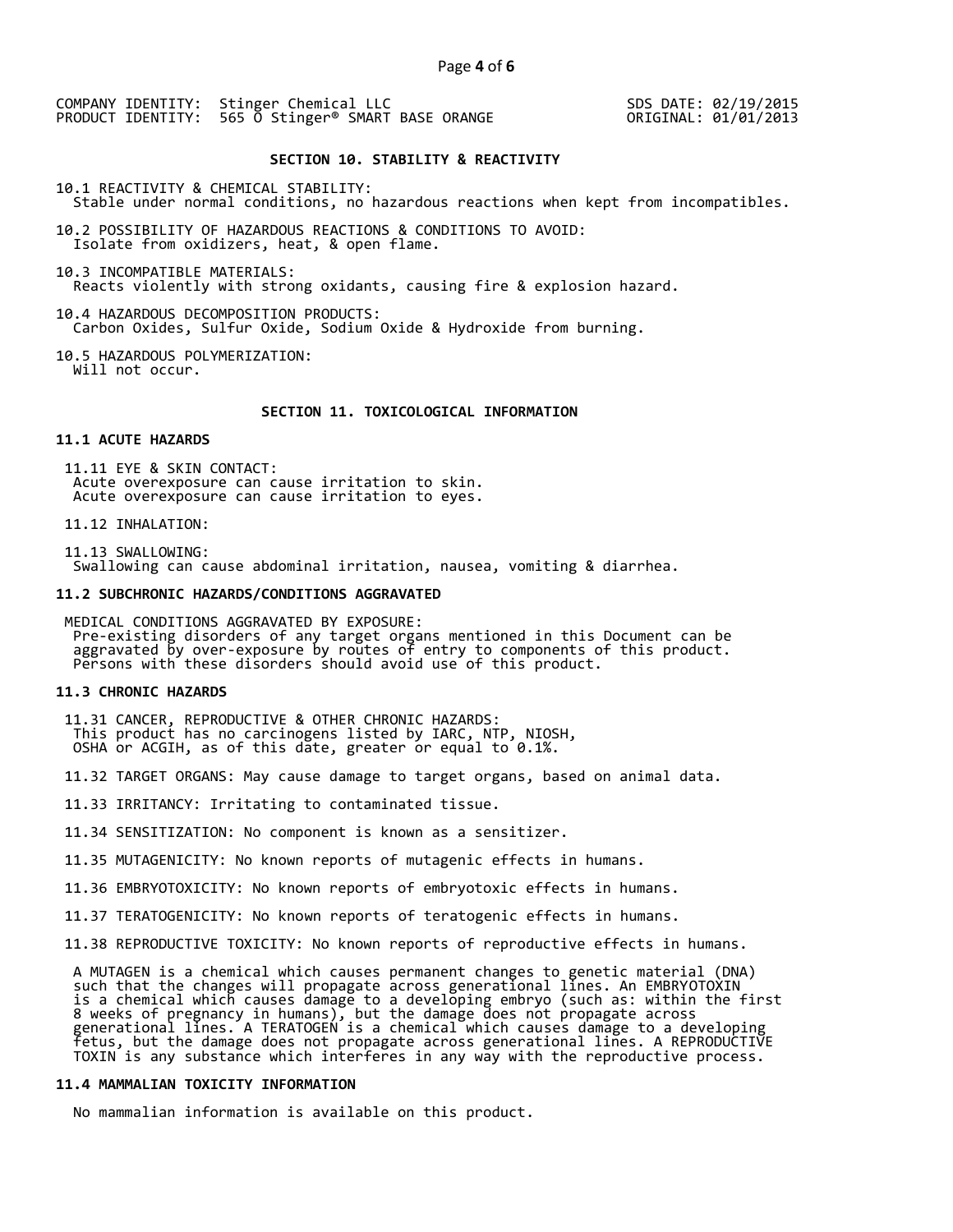COMPANY IDENTITY: Stinger Chemical LLC PRODUCT IDENTITY: 565 O Stinger® SMART BASE ORANGE SDS DATE: 02/19/2015 ORIGINAL: 01/01/2013

# **SECTION 12. ECOLOGICAL INFORMATION**

**12.1 ALL WORK PRACTICES MUST BE AIMED AT ELIMINATING ENVIRONMENTAL CONTAMINATION.** 

12.2 EFFECT OF MATERIAL ON PLANTS AND ANIMALS: This product may be harmful or fatal to plant and animal life if released into the environment. Refer to Section 11 (Toxicological Information) for further data on the effects of this product's components on test animals.

12.3 EFFECT OF MATERIAL ON AQUATIC LIFE: No aquatic environmental information is available on this product.

12.4 MOBILITY IN SOIL Mobility of this material has not been determined.

12.5 DEGRADABILITY This product is completely biodegradable.

12.6 ACCUMULATION Bioaccumulation of this product has not been determined.

#### **SECTION 13. DISPOSAL CONSIDERATIONS**

Processing, use or contamination may change the waste disposal requirements. Do not dispose of on land, in surface waters, or in storm drains. Waste should be recycled or disposed of in accordance with regulations. Large amounts should be collected for reuse or consigned to licensed waste haulers for disposal. **ALL DISPOSAL MUST BE IN ACCORDANCE WITH ALL FEDERAL, STATE, PROVINCIAL, AND LOCAL REGULATIONS. IF IN DOUBT, CONTACT PROPER AGENCIES.** 

## **SECTION 14. TRANSPORT INFORMATION**

MARINE POLLUTANT: No DOT/TDG SHIP NAME: Not Regulated DRUM LABEL:<br>IATA / ICAO: IATA / ICAO: Not Regulated<br>IMO / IMDG: Not Regulated Not Regulated EMERGENCY RESPONSE GUIDEBOOK NUMBER: None

# **SECTION 15. REGULATORY INFORMATION**

**15.1 EPA REGULATION: SARA SECTION 311/312 HAZARDS: None Known** 

All components of this product are on the TSCA list. SARA Title III Section 313 Supplier Notification This product contains the indicated <\*> toxic chemicals subject to the reporting requirements of Section 313 of the Emergency Planning & Community Right-To-Know Act of 1986 & of 40 CFR 372. This information must be included in all MSDSs that are copied and distributed for this material.

#### **15.2 STATE REGULATIONS:**

 CALIFORNIA SAFE DRINKING WATER & TOXIC ENFORCEMENT ACT (PROPOSITION 65): This product contains no chemicals known to the State of California to cause cancer or reproductive toxicity.

#### **15.3 INTERNATIONAL REGULATIONS**

 The identified components of this product are listed on the chemical inventories of the following countries: Australia (AICS), Canada (DSL or NDSL), China (IECSC), Europe (EINECS, ELINCS), Japan (METI/CSCL, MHLW/ISHL), South Korea (KECI), New Zealand (NZIoC), Philippines (PICCS), Switzerland (SWISS), Taiwan (NECSI), USA (TSCA).

**15.4 CANADA: WORKPLACE HAZARDOUS MATERIALS INFORMATION SYSTEM (WHMIS)**  D2B: Irritating to skin / eyes.

 This product was classified using the hazard criteria of the Controlled Products Regulations (CPR). This Document contains all information required by the CPR.